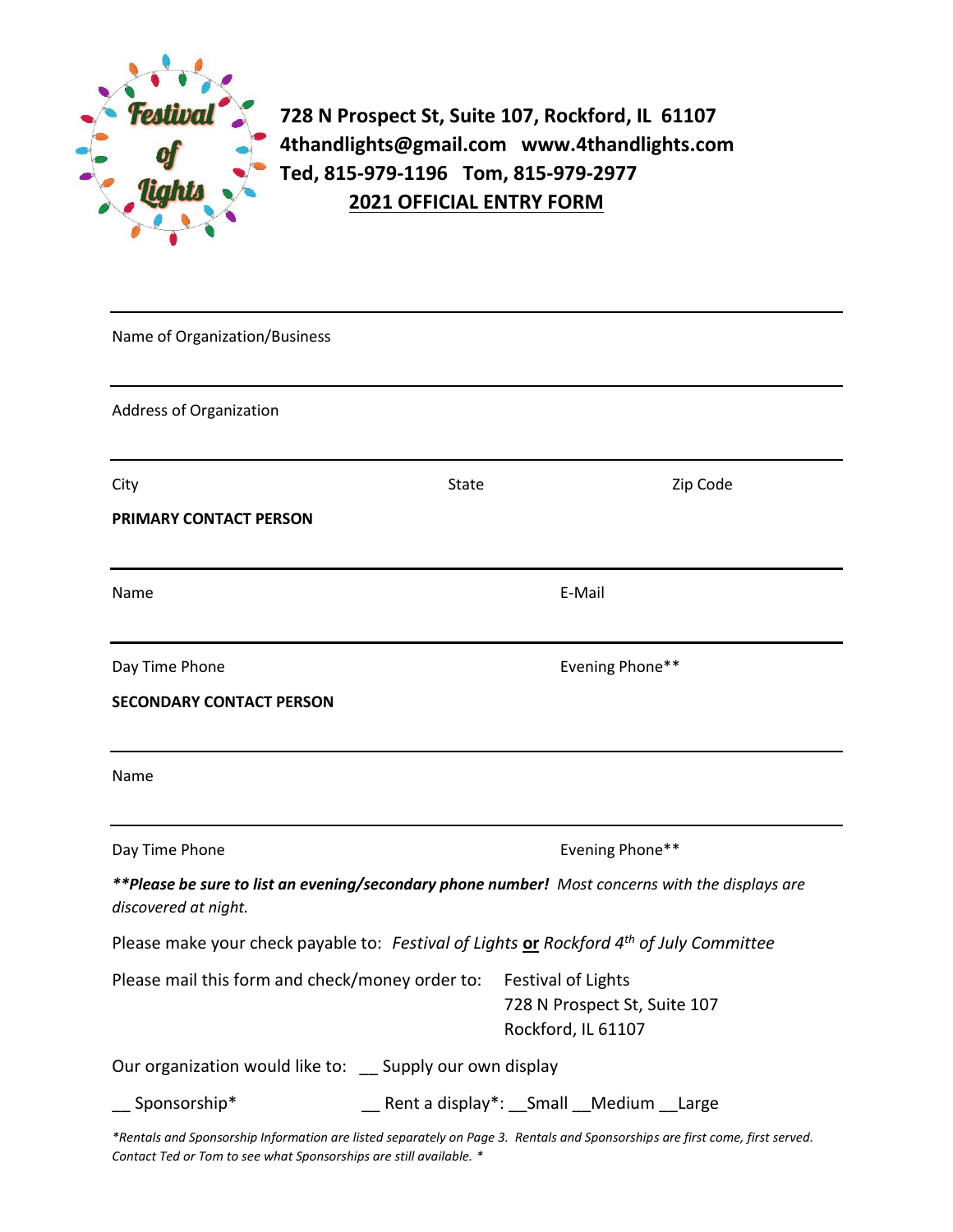# **GUIDELINES**

#### **Submit the following to the Holiday Festival of Lights Committee:**

**Completed Official Entry Form:** Please provide all information requested - if your form is missing information, it will be returned to you.

**Entry Fee**: Schools, Non-profits & Churches \$125, Social Clubs \$150, Businesses \$200. Rentals and Sponsorships are found on the next page. Make check or money order payable to *Festival of Lights*. If your entry form is not accepted your check will be returned to you.

**Sketch & Production Details of Your Display**: Include the quantity of string lights and spotlights and the length, height and width of your display.

**Mail everything to**: Holiday Festival of Lights, 728 N Prospect St, Suite 107, Rockford, IL 61107 **Questions?**: Call Ted at 815-209-8734 or Tom at 815-979-2977

#### **Guidelines for a Supply Your Own Display**

1. All displays must relate to - "The Holiday Season & Spirit of Christmas"

2. Please use LED C7 or C9 light bulbs or LED string lights. This will make your display much brighter and conserve energy.

3. All maintenance of the display is the sole responsibility of the participant.

4. Displays must be durable and built to withstand the weather such as high winds, ice, rain and heavy snow.

5. Participants furnish all materials for the design and construction of their displays.

6. To allow for snow plowing, each display must be constructed twelve (12) or more feet away from the road and at least off the ground by 6".

7. Advertising for your company name will be limited to the 2' x 4' sign provided by the Festival of Lights Committee. **No other recognition signage will be allowed as part of your display**. The sign will read "Display Courtesy of *Your Company Name*"

8. No plywood or wooden based displays will be allowed. Displays for 2022 and beyond must be motif or silhouette style based.

8a. Motif/Silhouette Style Display Ideas: christmasdonebright.com, christmascottagelights.com, theholidaylightstore.com, templedesign.com.

8b. We can also have a customized Motif/Silhouette Style Display quoted for you from several of our own contractors.

9. Each display will have a **minimum** lighting requirement of 300 light bulbs.

10. All monies collected help us sustain this event AND the  $4<sup>th</sup>$  of July Fireworks.

11. Once approved by the FOL Committee, you will receive an email from 4thandlights@gmail.com, you then may start setting up your display beginning November 1st. *All Displays must be setup no later than November 17th.*

12. **All displays MUST be torn down no later than January 10, 2023.** There will be a \$300 fine for anyone that leaves their displays up after the tear down time forcing the FOL committee to remove it. 13. **NO** Inflatables will be allowed.

14. **NO** strobing or excessive flashing lights will be allowed.

*Event participation is subject to the sole discretion of the Rockford 4th of July Civic/Festival of Lights Committee.*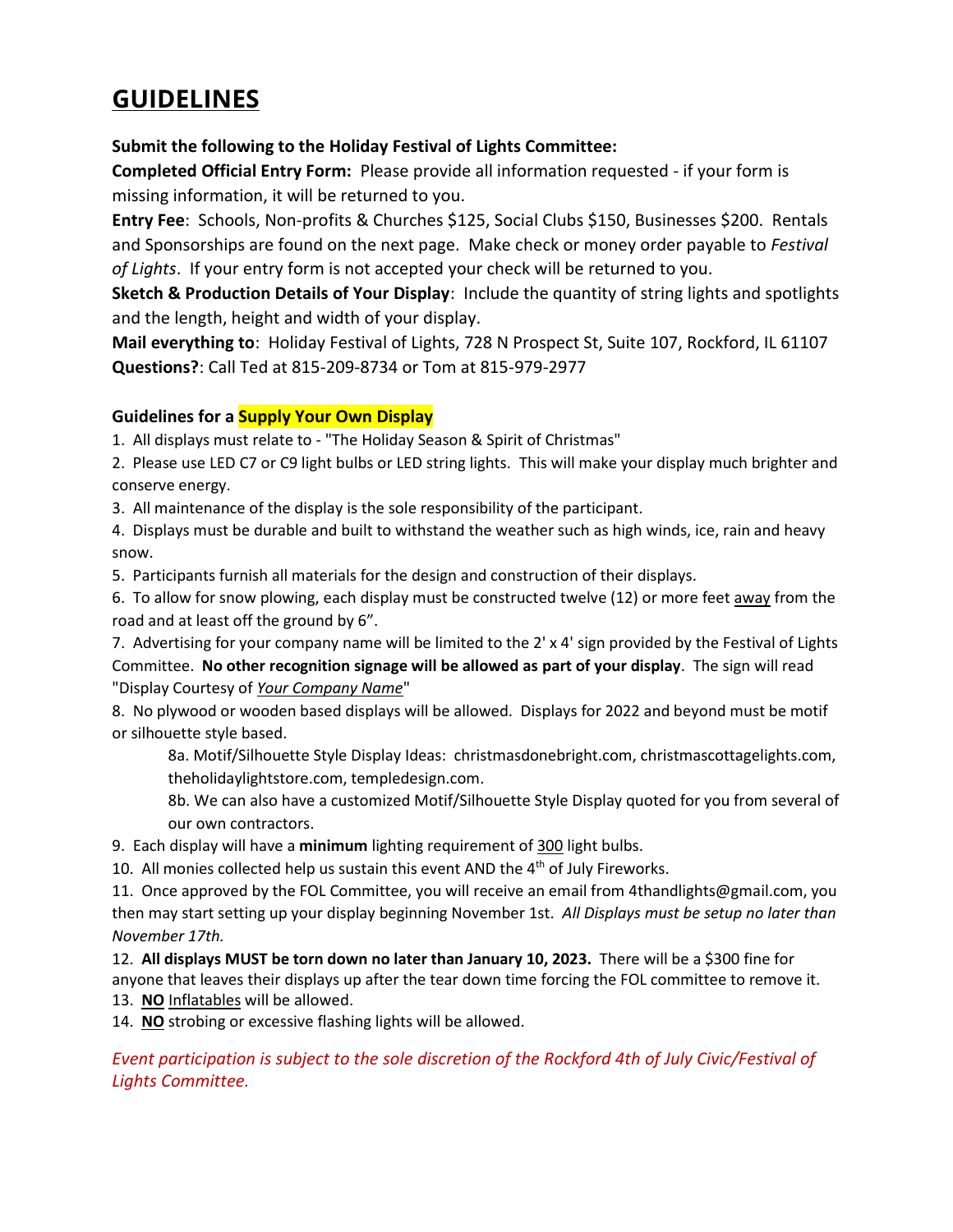# **RENTAL GUIDELINES**

If you don't have the time to build, set up and tear down a display, let the FOL committee do it for you with one of their rentals. Please contact us with questions. Rentals are based on a first come first served basis. To view available display rentals, you can visit our webpage and click the 'FOL Inventory' tab.

#### **Pricing:**

Small Display \$200 Medium Display \$300 Large Display \$400 - \$500 *Rental price includes a full working lighted display, setup and tear down by the FOL committee, a 2x4 sign listing your business as a FOL participant and a good sense of community partnership.*

# **SPONSORSHIPS – ONLY 3 Left!!**

We have several sponsorships available! Please contact us with questions. Sponsorships are based on a first come first served basis.

# **Front Entrance 1st Tier Sponsor, \$SOLD/Filled**

Includes your name at the top of the large signage at the entrance of Festival of Lights, a solo display with a 2'x4' sign, listed as a main sponsor on our social media and website and all labor for setup and tear down.

# **Front Entrance 2nd Tier Sponsor, \$SOLD/Filled**

Includes your name second from the top of the large signage at the entrance of Festival of Lights, a solo display with a 2'x4' sign, listed as a main sponsor on our social media and website and all labor for setup and tear down.

#### **Front Entrance 3rd Tier Sponsor, \$SOLD/Filled**

Includes your name placed on the large signage at the entrance of Festival of Lights, a solo display with a 2'x4' sign, listed as a main sponsor on our social media and website and all labor for setup and tear down.

#### **100' Light Tunnel Sponsor, \$SOLD/Filled**

Sponsor the amazing 30,000 light tunnel at the very entrance of FOL! Includes signage, all labor for setup and tear down of the 100', 30k light tunnel and your business listed as the sponsor on our social media and website.

#### **Santa Claus Sponsor, \$SOLD/Filled**

We have Santa every weekend in December at the top of the hill in Sinnissippi waving to families and giving them a dose of true holiday cheer. We also have large 4'x6' signage stating who sponsored Santa! Social Media and Website will also reflect the Santa Sponsor.